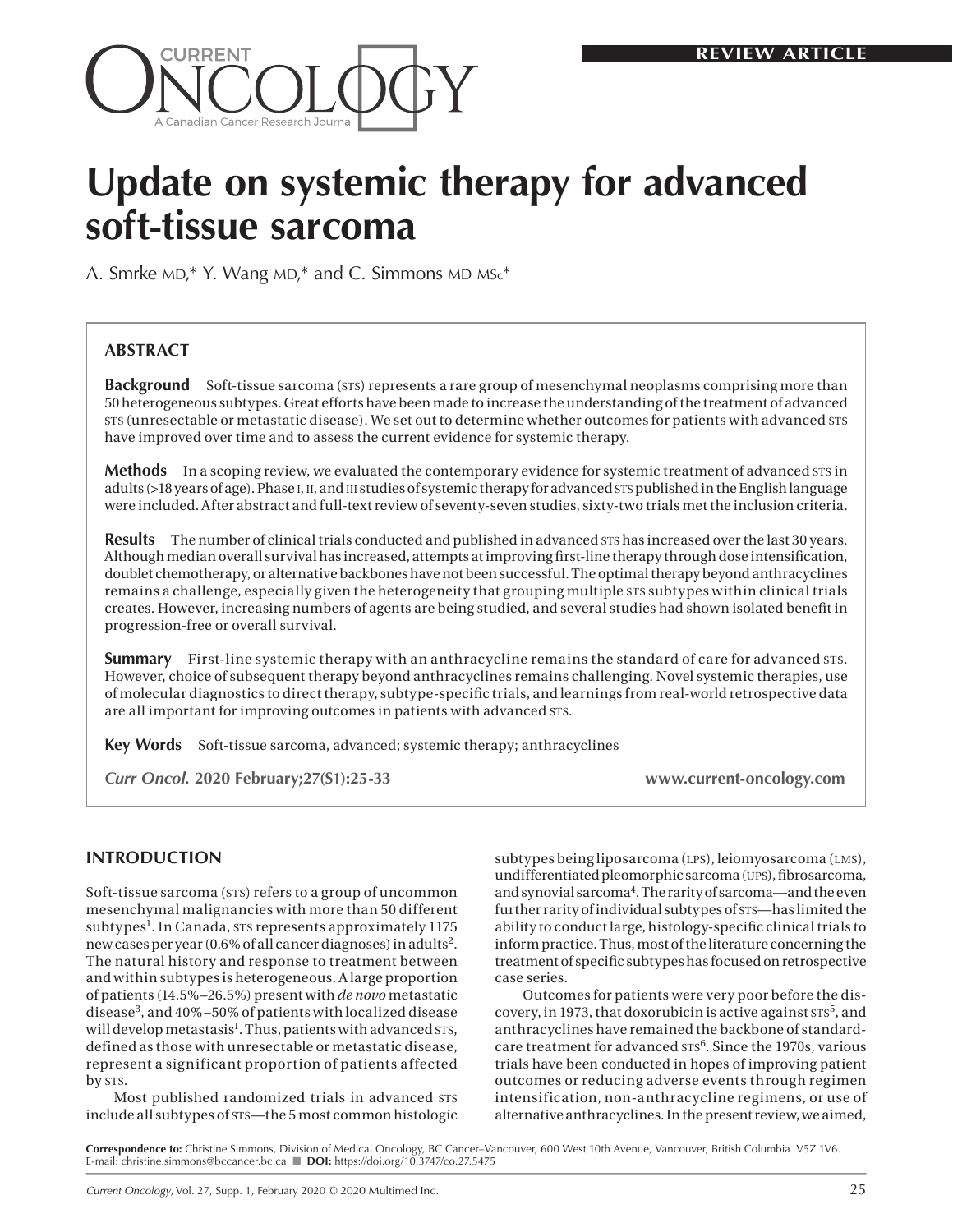through literature appraisal, to determine whether survival for patients with sts has continued to improve since the 1970s and to identify the optimum contemporary systemic treatment pathway for patients with advanced sts.

## **METHODS**

### **Search Strategy and Selection of Studies**

A scoping review was conducted using a literature search in PubMed with the key words "soft tissue sarcoma," "metastatic," "unresectable," "systemic therapy," "immunotherapy," and "targeted agents" for 1987 to 15 May 2019. Specific searches based on drugs used in the treatment of sts were also performed. In addition, a search of ongoing clinical trials with the keywords "soft tissue sarcoma," "metastatic/advanced," and "systemic therapy" was performed at [https://ClinicalTrials.gov/.](https://ClinicalTrials.gov/) We included studies published in the English language that involved adults (>18 years of age) diagnosed with advanced sts who were enrolled in prospective phase I, II, or III clinical trials and whose primary treatment was systemic therapy. Retrospective studies were excluded from the scoping review. Given well-established and distinctly different treatments, studies were excluded if the predominant histologic subtype was gastrointestinal stromal tumour, Ewing sarcoma, bone sarcoma (osteosarcoma, giant cell tumour of bone, chondrosarcoma), rhabdomyosarcoma, desmoid fibromatosis, and Kaposi sarcoma.

### **Data Extraction and Analysis**

Titles were reviewed for relevance, and duplicates were removed. Abstract and full-text reviews of 152 studies were undertaken by AS, YW, and CS. Disagreements were resolved by consensus. Title, year published, trial type, number of patients, agents used, median progression-free survival (mpfs), median overall survival (mos), clinical benefit rate (complete response, plus partial response, plus stable disease) and response rate [rr (complete response plus partial response)] were extracted from sixty-two studies. Number of studies per year, trial type, line of therapy, and type of systemic therapy were coded. Of thirty-two active clinical trials found at<https://ClinicalTrials.gov/>, AS reviewed all of them, and four were included in the final review. Descriptive statistics were used to generate figures (Figure 1) in the Excel software application (version 16.16.9: Microsoft Corporation, Redmond WA, U.S.A.).

### **Treatment Choices**

Included studies were grouped by line of therapy (first line vs. beyond first line) to generate a summary of the evidence. When a systemic therapy was compared with doxorubicin, the study was coded based on the non-doxorubicin arm.

## **RESULTS**

## **Studies Found**

One hundred fifty-two trials from 1987–2019 underwent abstract and full text review, with sixty-two trials being included in the scoping review. Most were phase ii trials  $(n = 35)$ , with fewer being phase III trials  $(n = 15)$  or phase I trials  $(n=4)$ ; the remaining trials were of mixed or undefined



**FIGURE 1** Consort diagram for the scoping review. STS = soft-tissue sarcoma; ES = Ewing sarcoma; RMS = rhabdomyosarcoma; GIST = gastrointestinal stromal tumor; DF = desmoid fibromatosis.

phase (*n*= 6), a meta-analysis (*n*= 1), or an undefined design  $(n=1)$  [Figure 2(A)]. The number of published studies in this field has increased over time [Figure 2(B)], to 4–8 per year during 2012–2017 from 0–3 per year during 1987–2002. The types of systemic therapies studied for advanced sts have been increasing. The most commonly studied therapies included alkylating agents (ifosfamide, temozolomide, trabectedin), tyrosine kinase inhibitors, microtubule inhibitors (taxanes, eribulin), or anthracycline derivatives (epirubicin, liposomal doxorubicin, amrubicin) [Figure 2(C)]. Two studies—both published after 2017—focused on immunotherapy.

### **Outcomes**

### *First Line*

Compared with the mos of 7.7–12.0 months with first-line doxorubicin reported by the Cochrane review in 2003<sup>6</sup>, the mos has steadily improved, with the most recently reported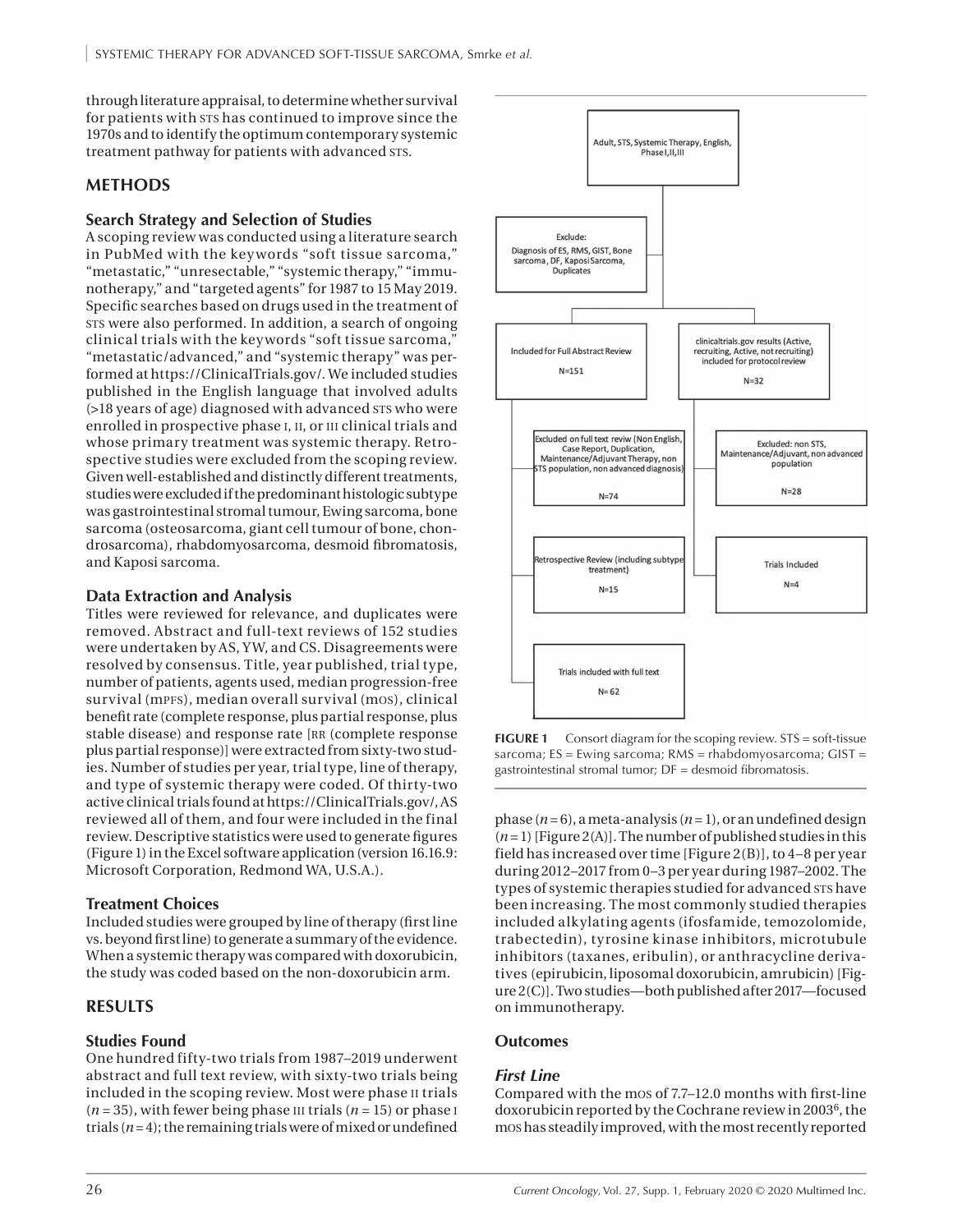

**FIGURE 2** (A) Types of published study included ( $n = 62$ ). (B) Trends in publication per year since 1987. (C) Class of systemic therapy used in the study.  $TKI = tyrosine kinase inhibitor$ .

mos being 20.4 months for doxorubicin in a doxorubicin– olaratumab phase  $III$  trial<sup>7,8</sup> (Table I). By contrast, the mpfs has, overall, remained stable over time. Compared with doxorubicin, newer anthracyclines developed with the hopes of reducing toxicity have not demonstrated an improved mos $18-22$ . Furthermore, the RRs for comparisons with doxorubicin were all lower in older single-arm studies of gemcitabine (RR:  $4\%$ )<sup>23</sup>, paclitaxel (RR:  $12\%$ )<sup>24</sup>, perifosine  $(RR: 5\%)^{25}$ , and temsirolimus  $(RR: 5\%)^{26}$ . The RR for singleagent ifosfamide at a dose of  $12$  g/m<sup>2</sup> was 17%; however, that regimen was associated with significant grades 3 and 4 toxicities<sup>27</sup>.

Table i summarizes modern first-line trials comparing doxorubicin with doublet or novel systemic therapy backbones. Compared with doxorubicin alone, dose escalation or doublet chemotherapy regimens that, in large phase III trials, attempted to intensify treatment have not improved the mos<sup>6,11,13</sup>. Compared with doxorubicin alone, doublet therapy with doxorubicin–ifosfamide was associated with a modestly increased RR at the cost of a higher rate of febrile neutropenia, but no mos benefit6,28. Furthermore, ifosfamide variations developed in the hope of reducing the side effects from metabolites have produced disappointing results<sup>29,30</sup>.

The lone trial to demonstrate improved overall survival was the phase ib/ii trial that compared olaratumab– doxorubicin with doxorubicin alone<sup>16</sup>. Unfortunately, that result was not replicated in a large phase  $III$  study<sup>8</sup>. With respect to anthracycline-sparing regimens, no difference in mpFs or mos for any subtype of STS was observed in a comparison of first-line gemcitabine–docetaxel with doxorubicin alone; however, quality of life was better for patients treated with doxorubicin alone<sup>17</sup>.

#### *Beyond First Line*

Upon disease progression, trials have attempted to exploit novel doublets or mechanisms of action (Table ii), but mos and mpFs results have both remained modest. Only eribulin<sup>38,40</sup>, gemcitabine–docetaxel<sup>32</sup>, and gemcitabine– dacarbazine<sup>33</sup> have been associated with a mos benefit in doxorubicin-treated patients. Specifically, compared with dacarbazine, eribulin<sup>38,40</sup> demonstrated a benefit in mos, but not in mpFs, for patients with LMS or LPS-a result that was likely driven by the dedifferentiated LPS subgroup<sup>40</sup>. Notably, a number of studies have compared novel agents with a backbone of dacarbazine, which showed activity in sts in a single-arm phase  $II$  study<sup>41,47</sup>.

Interestingly, tyrosine kinase inhibitors seem to be associated with an improvement in mpFs, but not mos. A phase II trial of regorafenib<sup>37,39</sup> and a phase III trial of pazopanib34, both using a placebo comparator in nonadipocytic sarcomas, and a phase iii trial of trabectedin compared with dacarbazine<sup>36</sup> in patients with LMS or LPS, all showed significantly prolonged mpFs (in the order of months), but not mos.

#### **Immunotherapy**

To date, two studies of immunotherapy have been conducted in patients with  $\text{STS}^{48,49,a}$ . The sarc028 study explored the use of pembrolizumab in patients with sts and bone sarcoma after up to 3 prior lines of therapy. The overall RR was 18% (7 of 40 patients), but was likely driven by patients having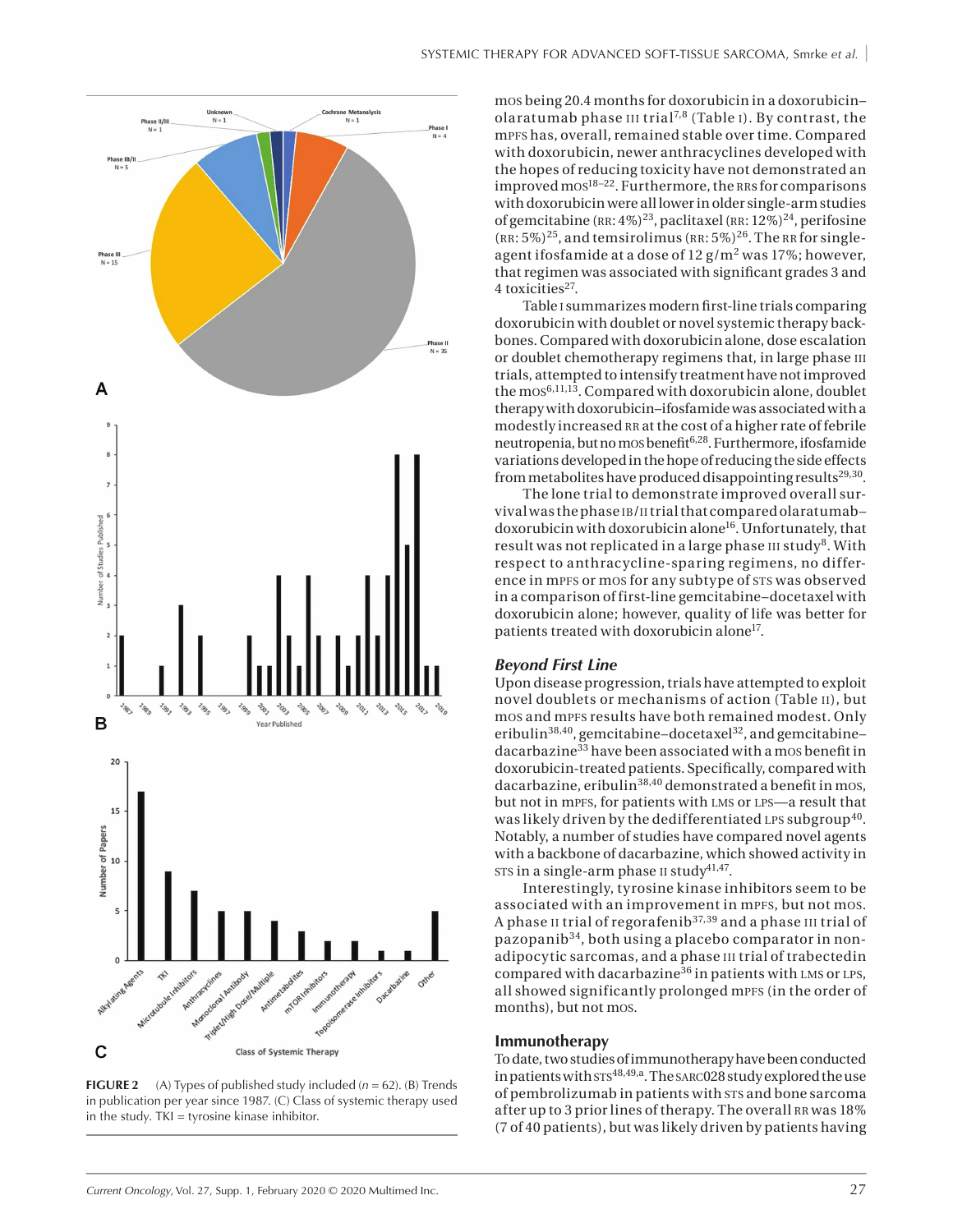| Reference                             | Study<br>phase       | <b>Pts</b><br>(n) | <b>Study arms</b>                                                                                                                           | <b>RR</b><br>(° <sub>0</sub> ) | <b>CBR</b><br>(%) | mPFS <sup>a</sup><br>(months) | mOS<br>(months)   |
|---------------------------------------|----------------------|-------------------|---------------------------------------------------------------------------------------------------------------------------------------------|--------------------------------|-------------------|-------------------------------|-------------------|
| Bramwell et al., 2003 <sup>6</sup>    | Systematic<br>review | 2281              | Doxorubicin                                                                                                                                 | $16 - 27$                      | NR                | NR.                           | $7.7 - 12$        |
| Kalofonos et al., 20049               | $\mathbf{II}$        | 30                | Doxorubicin 25 mg/m <sup>2</sup> days 1-3 and<br>cisplatin 100 mg/m <sup>2</sup> day 1                                                      | 16.7                           | 70                | 6                             | 11.5              |
| Demetri et al., 2012 <sup>10</sup>    | 1/11                 | 86                | Doxorubicin 75 mg/m <sup>2</sup> day 1                                                                                                      | 24                             | 93                | 6.4                           | 21.6              |
|                                       |                      |                   | Doxorubicin 75 mg/m <sup>2</sup> and<br>conatumumab 15 mg/kg day 1                                                                          | 20                             | 72                | 5.6                           | 18.2              |
| Blay et al., 2014 <sup>11</sup>       | III <sub>p</sub>     | 121               | Doxorubicin 75 mg/m <sup>2</sup> day 1<br>OR<br>Doxorubicin 60 mg/m <sup>2</sup> day 1 and<br>ifosfamide $6-9$ g/m <sup>2</sup> day 1 (37%) | 45.9                           | 86.5              | 8.3                           | 27.3              |
|                                       |                      |                   | Trabectedin 1.5 mg/m <sup>2</sup> day 1                                                                                                     | 37.3                           | 82.4              | 18.8                          | 38.9              |
| Gelderblom et al., 2014 <sup>12</sup> | $\mathbf{H}$         | 118               | Doxorubicin 75 mg/m <sup>2</sup> day 1                                                                                                      | 22.2                           | 27.8              | NR                            | NR                |
|                                       |                      |                   | Brostallicin 10 mg/m <sup>2</sup> day 1                                                                                                     | 3.9                            | 6.5               | N <sub>R</sub>                | N <sub>R</sub>    |
| Judson et al., 2014 <sup>13</sup>     | III                  | 228               | Doxorubicin 75 mg/m <sup>2</sup> day 1                                                                                                      | 14                             | 59.6              | 4.6                           | 12.8              |
|                                       |                      |                   | Doxorubicin 75 mg/m <sup>2</sup> day 1 and<br>ifosfamide 10 $g/m^2$ over days 1-4                                                           | 26                             | 76.6              | 7.4                           | 14.3              |
| Bui-Nguyen et al., 2015 <sup>14</sup> | <b>IIB</b>           | 133               | Doxorubicin 75 mg/m <sup>2</sup> day 1                                                                                                      | 25.6                           | 62.8              | 5.5                           | NR                |
|                                       |                      |                   | Trabectedin 1.3 mg/m <sup>2</sup> day 1 (3 h)                                                                                               | 14.8                           | 55.3              | 2.8                           | N <sub>R</sub>    |
|                                       |                      |                   | Trabectedin 1.5 mg/m <sup>2</sup> day 1 (24 h)                                                                                              | 4.7                            | 62.8              | 3.1                           | NR                |
| Martin-Broto 2016 <sup>15</sup>       | $\mathbf{II}$        | 115               | Doxorubicin 75 mg/m <sup>2</sup> day 1                                                                                                      | NR                             | NR                | 5.5 <sup>c</sup>              | NR                |
|                                       |                      |                   | Doxorubicin 75 mg/m <sup>2</sup> day 1 and<br>trabectedin 1.1 mg/m <sup>2</sup> day 1                                                       | NR                             | NR                | 5.7                           | NR                |
| Tap et al., 2016 <sup>16</sup>        | $\mathbf{II}$        | 148               | Doxorubicin 75 mg/m <sup>2</sup> day 1                                                                                                      | 11.9                           | 62.7              | 4.1                           | 26.5 <sup>d</sup> |
|                                       |                      |                   | Doxorubicin 75 mg/m <sup>2</sup> day 1 and<br>olaratumab 15 mg/kg days 1, 8                                                                 | 18.2                           | 77.3              | 6.6                           | 14.7 <sup>d</sup> |
| Seddon et al., 2017 <sup>17</sup>     | III                  | 256               | Doxorubicin 75 mg/m <sup>2</sup> day 1                                                                                                      | 19                             | 72                | 5.4                           | 17.6              |
|                                       |                      |                   | Gemcitabine 675 mg/m <sup>2</sup> days 1, 8 and<br>docetaxel 75 mg/m <sup>2</sup> day 1                                                     | 20                             | 75                | 5.4                           | $15.5^e$          |
| Tap et al., 20197                     | Ш                    | 485               | Doxorubicin 75 mg/m <sup>2</sup> day 1                                                                                                      | NA                             | NA                | 6.8                           | 20.4              |
| Eli Lilly and Company <sup>8</sup>    |                      |                   | Doxorubicin 75 mg/m <sup>2</sup> day 1 and<br>olaratumab 15 mg/Kg days 1 and 8                                                              | NA                             | NA                | 5.4                           | 19.7              |

|  |  | TABLE I Selected randomized controlled trials for first-line treatment including doxorubicin |  |
|--|--|----------------------------------------------------------------------------------------------|--|
|--|--|----------------------------------------------------------------------------------------------|--|

<sup>a</sup> Included studies did not consistently report PFS, and PFS was not included in the final outcomes for the systematic review.<br>
<sup>b</sup> Only translocation-related sarcoma, mostly myxoid or round-cell linesarcoma.

 $\frac{b}{c}$  Only translocation-related sarcoma, mostly myxoid or round-cell liposarcoma.

 $\frac{c}{d}$  Stopped for futility.

Statistically significant.

Reduced quality of life reported in patients receiving docetaxel–gemcitabine.

Pts = patients; RR = response rate; CBR = clinical benefit rate; mPFS = median progression-free survival; mOS = median overall survival; NR = not reported; NA = not available at time of publication.

the sts subtypes UPS (RR: 40%; 4 of 10) and LPS (RR: 20%; 2 of 10)<sup>48</sup>. To further explore those subtypes, 30 additional patients have been enrolled onto each arm, with results awaited (NCT02301039 at https://ClinicalTrials.gov/). Nivolumab as a single agent demonstrated a modest 5% RR<sup>49</sup>. However, the combination of ipilimumab-nivolumab in patients having received at least 1 prior line of therapy demonstrated a 16% RR (6 of 38 patients: 1 uterine LMS, 1 non-uterine LMS, 1 myxofibrosarcoma, 2 UPS, 1 angiosarcoma)49.

### **DISCUSSION**

Despite an increase in the number of studies and systemic therapies developed, doxorubicin-based chemotherapy remains the backbone of first-line systemic treatment for advanced sts. Although the mos is similar with firstline gemcitabine–docetaxel and with doxorubicin alone, patients receiving the combination therapy experience reduced quality of life<sup>17</sup>, making gemcitabine-docetaxel a less attractive first-line option. Otherwise, first-line doublet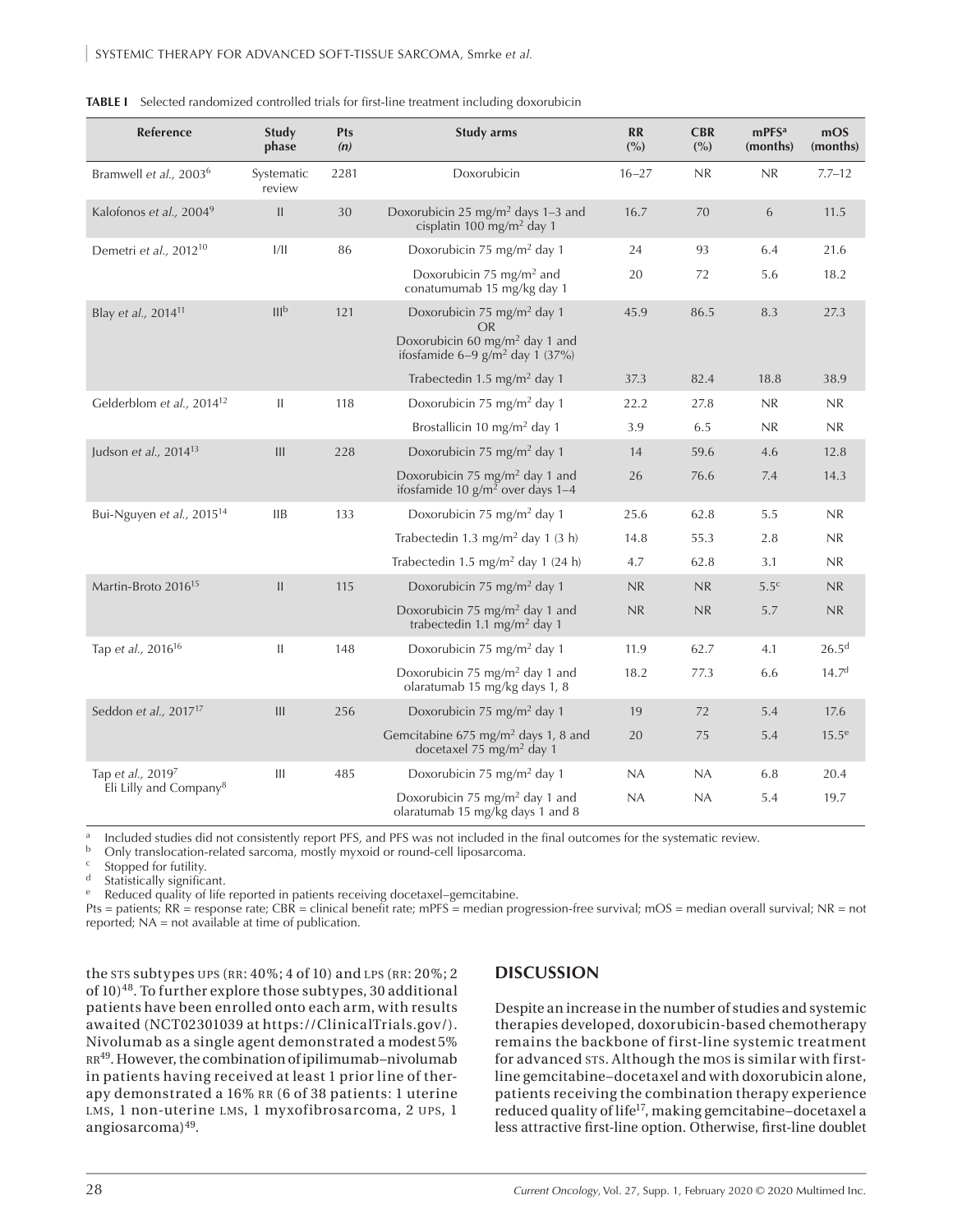| <b>TABLE II</b> Selected randomized controlled trials beyond first line treatment |  |
|-----------------------------------------------------------------------------------|--|
|-----------------------------------------------------------------------------------|--|

| Reference                                  | Study<br>phase                     | Pts<br>(n)       | <b>Study arms</b>                                                                                                                        | <b>RR</b><br>(° <sub>0</sub> ) | <b>CBR</b><br>(° <sub>0</sub> ) | mPFS<br>(months)                  | mOS<br>(months)   |
|--------------------------------------------|------------------------------------|------------------|------------------------------------------------------------------------------------------------------------------------------------------|--------------------------------|---------------------------------|-----------------------------------|-------------------|
| Comparative trials                         |                                    |                  |                                                                                                                                          |                                |                                 |                                   |                   |
| Bramwell et al., 1987 <sup>31</sup>        | $\mathbf{II}$                      | 171              | Cyclophosphamide $1.5$ g/m <sup>2</sup>                                                                                                  | 7.5                            | 41.7                            | NR.                               | <b>NR</b>         |
|                                            |                                    |                  | Ifosfamide 5 $g/m2$                                                                                                                      | 17.6                           | 57.3                            | NR                                | NR                |
| Maki et al., 2007 <sup>32</sup>            | Ш                                  | 122              | Gemcitabine 1200 mg/m <sup>2</sup> days 1, 8                                                                                             | 8                              | 27                              | 3                                 | 11.5 <sup>a</sup> |
|                                            |                                    |                  | Gemcitabine 1200 mg/m <sup>2</sup> days 1, 8 and<br>docetaxel 100 mg/m <sup>2</sup> day 1                                                | 17                             | 32                              | 6.2                               | 17.9 <sup>a</sup> |
| García-del-Muro et al., 2011 <sup>33</sup> | $\mathbf{II}$                      | 113              | Dacarbazine 1800 mg/m <sup>2</sup> every 3 weeks                                                                                         | $\overline{4}$                 | 25                              | $2^a$                             | 8.2 <sup>a</sup>  |
|                                            |                                    |                  | Dacarbazine 500 mg/m <sup>2</sup> day 1 and<br>gemcitabine 1800 g/m <sup>2</sup> day 1 every 2 weeks                                     | 12                             | 49                              | 4.2 <sup>a</sup>                  | 16.8 <sup>a</sup> |
| Van der Graaf et al., 2012 <sup>34</sup>   | Ш                                  | 372              | Placebo (no crossover)                                                                                                                   | $\mathbf{0}$                   | 38                              | 1.6 <sup>a</sup>                  | 10.7              |
|                                            |                                    |                  | Oral pazopanib 800 mg daily                                                                                                              | 6                              | 73                              | 4.6 <sup>a</sup>                  | 12.5              |
| Blay et al., 2015 <sup>35</sup>            | III                                | 355              | Cisplatin 75 mg/m <sup>2</sup> day 1                                                                                                     | $\mathbf{1}$                   | 36                              | 1.41                              | 9.33              |
|                                            |                                    |                  | Cisplatin 75 mg/m <sup>2</sup> and<br>ombrabulin 25 mg/m <sup>2</sup> day 1                                                              | $\overline{4}$                 | 47                              | 1.54                              | 11.43             |
| Demetri et al., 2016 <sup>36</sup>         | Ш                                  | 518 <sup>b</sup> | Dacarbazine 1000 mg/m <sup>2</sup> day 1                                                                                                 | 6.9                            | 19                              | 1.5 <sup>a</sup>                  | 12.4              |
|                                            |                                    |                  | Trabectedin 1.5 mg/m <sup>2</sup> day 1                                                                                                  | 9.9                            | 34                              | 4.2 <sup>a</sup>                  | 12.9              |
| Mir et al., 2016 <sup>37</sup>             | $\mathbf{II}$                      | 43 LPS           | Placebo (could cross over)                                                                                                               | $\overline{0}$                 | 43                              | 1.7                               | 8.8               |
|                                            |                                    |                  | Oral regorafenib 160 mg daily for 21 days; 7 days off                                                                                    | $\overline{0}$                 | 57                              | 1.1                               | 4.7               |
|                                            |                                    | <b>56 LMS</b>    | Placebo (could cross over)                                                                                                               | $\overline{4}$                 | 58                              | 1.8                               | 9.1               |
|                                            |                                    |                  | Oral regorafenib 160 mg daily for 21 days; 7 days off                                                                                    | $\Omega$                       | 86                              | 3.7                               | 21                |
|                                            |                                    | 27 SyS           | Placebo (could cross over)                                                                                                               | $\overline{0}$                 | 22                              | 1.0                               | 6.7               |
|                                            |                                    |                  | Oral regorafenib 160 mg daily for 21 days; 7 days off                                                                                    | 8                              | 85                              | 5.6                               | 13.4              |
|                                            |                                    | 56 Other         | Placebo (could cross over)                                                                                                               | $\overline{0}$                 | 34                              | 1.0                               | 9.5               |
|                                            |                                    |                  | Oral regorafenib 160 mg daily for 21 days; 7 days off                                                                                    | 11                             | 78                              | 2.9                               | 12.1              |
| Schöffski et al., 2016 <sup>38</sup>       | Ш                                  | 452 <sup>b</sup> | Dacarbazine 850-1200 mg/m <sup>2</sup> day 1                                                                                             | 5                              | 48                              | 2.6                               | 11.5 <sup>a</sup> |
|                                            |                                    |                  | Eribulin 1.4 mg/m <sup>2</sup> days 1, 8                                                                                                 | 4                              | 46                              | 2.6                               | $13.5^a$          |
| Berry et al., 2017 <sup>39</sup>           | $\mathbf{II}$                      | 60 <sup>c</sup>  | Placebo (could cross over)                                                                                                               | NR                             | NR                              | 1.0 <sup>a</sup>                  | 9.0               |
|                                            |                                    |                  | Oral regorafenib 160 mg daily for 21 days; 7 days off                                                                                    | NR                             | NR.                             | 4.0 <sup>a</sup>                  | 13.4              |
| Demetri et al., 201740                     | Ш                                  | 143 <sup>d</sup> | Dacarbazine 850-1200 mg/m <sup>2</sup> day 1                                                                                             | $\mathbf{0}$                   | 44.4                            | 1.7                               | 8.4 <sup>a</sup>  |
|                                            |                                    |                  | Eribulin 1.4 mg/m <sup>2</sup> days 1, 8                                                                                                 | 0.4                            | 65.2                            | 2.9                               | 15.6 <sup>a</sup> |
| Selected single-agent trials               |                                    |                  |                                                                                                                                          |                                |                                 |                                   |                   |
| Buesa et al., 1991 <sup>41</sup>           | $\mathbf{II}$                      | 44               | Dacarbazine 1200 mg/m <sup>2</sup> day 1 every 3 weeks                                                                                   | 18                             | 36.3                            | $\ensuremath{\mathsf{NR}}\xspace$ | NR                |
| Nielsen 2000 <sup>27</sup>                 | Ш                                  | 124              | Ifosfamide 12 $g/m^2$                                                                                                                    | 16                             | 48                              | 3.5                               | 12.7              |
| Talbot et al., 2003 <sup>42</sup>          | $\begin{array}{c} \Pi \end{array}$ | 26               | Temozolomide                                                                                                                             | 15.4                           | 26.9                            | $\overline{2}$                    | 13.2              |
| George et al., 2009 <sup>43</sup>          | Ш                                  | 48               | Oral sunitinib 37.5 mg daily                                                                                                             | 2                              | 14                              | NR                                | NR                |
| Maki et al., 200944                        | $\mathop{\textstyle\prod}$         | 144              | Oral sorafenib 400 mg twice daily                                                                                                        | $\boldsymbol{6}$               | 68                              | 3.2                               | 14.3 <sup>e</sup> |
| Luo et al., 2015 <sup>45</sup>             | Ш                                  | 26               | Gemcitabine 1000 mg/m <sup>2</sup> days 1, 8;<br>vincristine 1.4 mg/m <sup>2</sup> day 1; and<br>cisplatin 25 mg/m <sup>2</sup> days 1-3 | 23                             | 65.3                            | $4.8\,$                           | 15                |
| Subbiah et al., 2018 <sup>46</sup>         | B/                                 | 25               | Pazopanib 800 mg and<br>oral trametinib 2 mg daily                                                                                       | 8                              | 56                              | 2.27                              | $\overline{9}$    |

<sup>a</sup> Statistically significant.<br> **b** Linosarcoma or leiomy

b Liposarcoma or leiomyosarcoma only

<sup>c</sup> Included only non-adipocytic sarcoma, unplanned analysis.<br><sup>d</sup> Planned subgroup analysis of liposarcoma cohort in Demetr

<sup>d</sup> Planned subgroup analysis of liposarcoma cohort in Demetri *et al.,* 201636.

<sup>e</sup> Mostly driven by the angiosarcoma cohort.

RR = response rate; CBR = clinical benefit rate; mPFS = median progression-free survival; mOS = median overall survival; NR = not reported; LPS = liposarcoma; LMS = leiomyosarcoma; SyS = synovial sarcoma.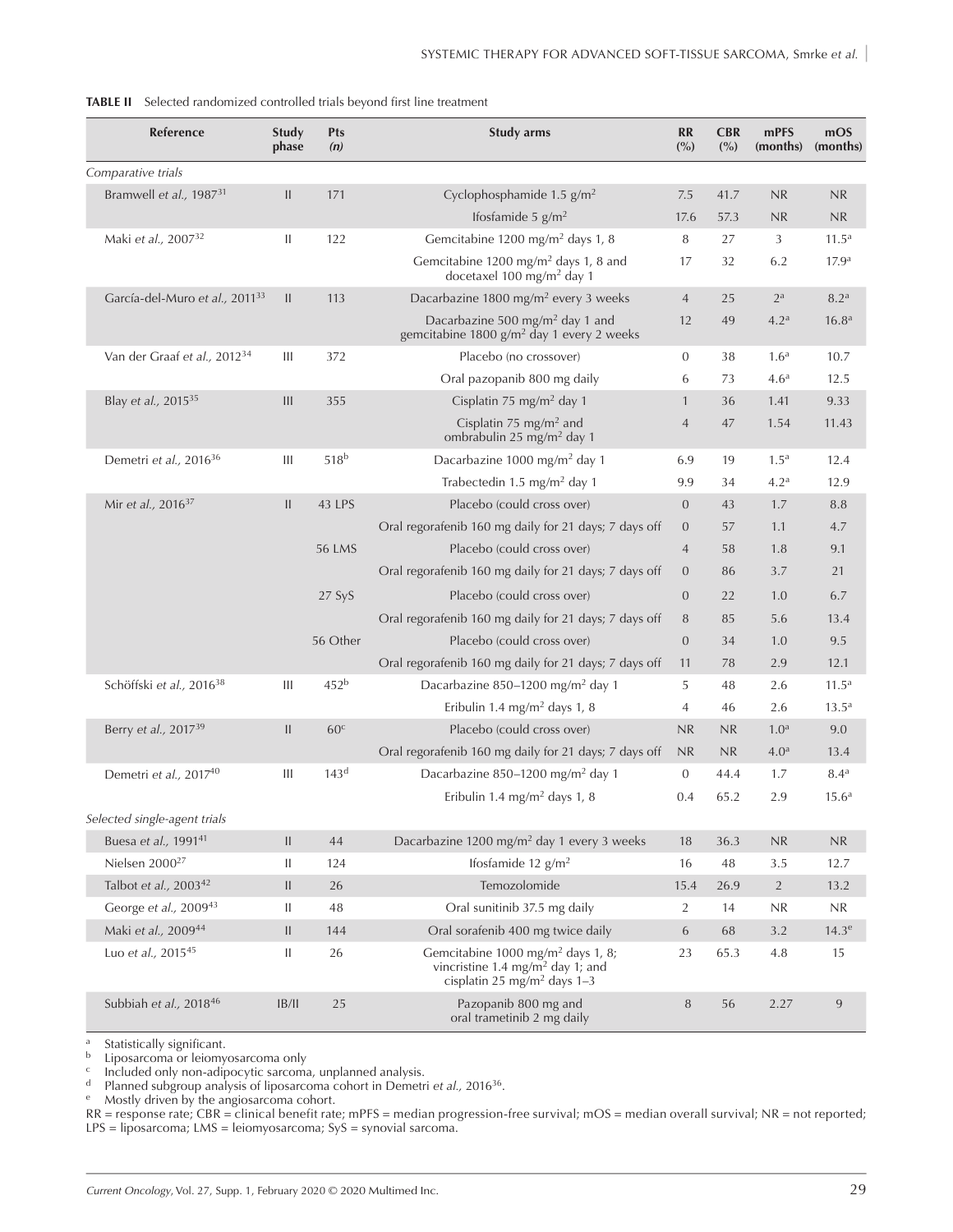chemotherapy has generally been shown to increase the RR, but not the mpFs or mos<sup>6</sup> (Table I). The phase IB/II results for  $olaratumab-doxorubicin<sup>16</sup> initially suggested an impressive$ mos benefit, resulting in accelerated conditional approval; however, the larger phase iii study of that combination compared with doxorubicin alone was negative<sup>7</sup>. The difference in mos might have been attributable to overperformance in the doxorubicin-alone arm or to the proportions of the heterogeneous sts population captured in each study being different. Which, if any, subtype of sts might respond best to the combination remains an open question.

However, the foregoing results do reinforce the trend seen in Table i that the mos for first-line doxorubicin-only treatment in sts is indeed increasing over time, but that the rr and progression-free survival have generally remained stagnant. Those observations might be attributable to additional evidence and to an increase in the agents available for second-line therapy, coupled with a better understanding of subtype-directed therapy<sup>50</sup>. Furthermore, supportive care in oncology has improved over time, which could account for improved outcomes such as a quality of life<sup>51</sup>.

Although the present review focuses on systemic therapy, patients with advanced sts receive multidisciplinary care from radiation and surgical oncologists. More frequent use of metastasectomy and radiation (specifically, stereotactic ablative radiation therapy) in carefully selected patients with a long disease-free interval or long-interval disease stability might also explain improved outcomes for patients over time<sup>52,53</sup>.

Single-agent doxorubicin remains the agent of choice in the first-line treatment of most advanced sts; however, in carefully selected patients (such as those with borderline resectable tumours, rapid tumour growth, and a deteriorating performance status or a tumour near critical anatomic structures), doxorubicin–ifosfamide might be considered as first-line treatment because of its higher RR (Figure 3). In patients with cardiac comorbidities, clinicians could consider using liposomal doxorubicin or gemcitabine–docetaxel in the first line to avoid potential worsening of underlying cardiac dysfunction.

After treatment with anthracyclines, subtype becomes an important consideration. Based on our scoping review, we propose an algorithm (Figure 3). Outside the scope of our review, subtype-directed therapy for rare histologies such as alveolar soft-part sarcoma, perivascular epithelioidcell neoplasms, and angiosarcoma is well summarized in other published review articles<sup>50</sup>. For patients with LMS (and to a greater extent lps), eribulin is an active therapy that improves mos38,40. Although activity of gemcitabine– docetaxel was initially reported in a phase ii trial that included only patients with LMS<sup>54</sup>, a preplanned subgroup analysis from the GeDDis trial<sup>17</sup> showed no evidence of a differential benefit based on subtype, including uterine compared with non-uterine lms compared with other histologies. Thus, gemcitabine–docetaxel is an established treatment for patients with multiple subtypes of sts after failure of anthracyclines. The smaller phase ii study of dacarbazine–gemcitabine in previously treated patients



**FIGURE 3** Proposed treatment algorithm for advanced soft-tissue sarcoma (STS). <sup>a</sup>Dacarbazine, gemcitabine, pazopanib, trabectedin. NGS = next-generation sequencing; PS = performance status; LMS = leiomyosarcoma; LPS = liposarcoma; MDC = multidisciplinary conference.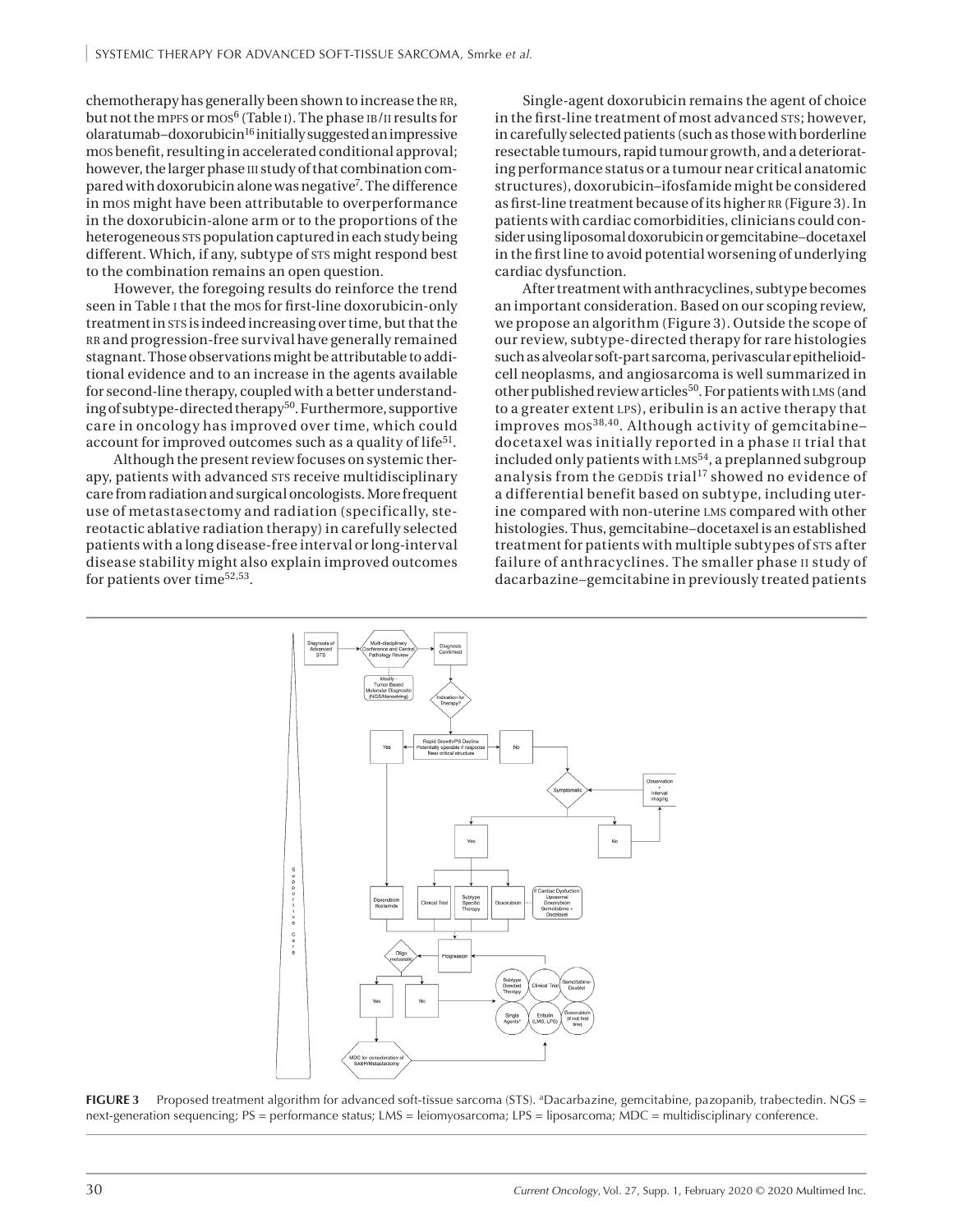with sts showed a significant mos benefit, but the primary outcome of the study was the progression-free survival rate at 3 months. Given that the larger phase III study of gemcitabine–docetaxel represents a higher level of evidence, we favour use of that gemcitabine doublet unless the patient has a contraindication to taxanes. Although randomized data are limited, dacarbazine is often included as a backbone for systemic therapy beyond anthracy $clines<sup>33,36,38,40</sup>$  and can be considered an option for patients who are fit enough to receive systemic therapy after doublets and for whom subtype-specific therapy has been exhausted.

Delaying the need to switch therapies is an important outcome, but must be balanced when a switch does not translate into a change in mos. Pazopani $b^{34}$ , regorafeni $b^{39}$ , and trabectedin<sup>36</sup> are associated only with improved mpfs, not mos. Although establishing a large trial of heterogeneous sts is challenging, the question of whether those therapies might benefit a specific subgroup remains open.

A large retrospective analysis from the European Organisation for Research and Treatment of Cancer suggested that, in patients with sts, lack of progression is an important predictor of mos<sup>55</sup>. However, that hypothesis has not held true in large phase III studies that have shown improvement in mpFs, but not mos<sup>34,36</sup>—perhaps because of difficulty in interpreting imaging for patients with sts. The size of tumours is often non-uniform, which makes interpretation according to the Response Evaluation Criteria in Solid Tumors difficult. Similarly, response might be better reflected by qualitative change in imaging rather than by size alone<sup>56</sup>. Furthermore, mPFS is critically affected by the design of follow-up imaging, which can influence results<sup>57</sup>.

Another interesting outcome to consider with pazopanib, regorafenib, and trabectedin might be time to second progression, which might help with the sequencing of available agents and represent a clinically meaningful outcome for patients.

Looking beyond cytotoxic or targeted therapy, novel mechanisms of systemic therapy such as immunotherapy have changed the landscape of treatment for a variety of tumour groups58. Although early results suggest that immunotherapy could be effective in certain sts subtypes such as UPS and LPS<sup>48,49</sup>, larger cohorts with longer follow-up are required to better understand the true clinical benefit of those agents for patients with sts.

The rarity of sts and its subtypes generally precludes large subtype-specific randomized trials. However, within the sts subtypes, heterogeneity can be seen in terms of grade, chemoresponsiveness, and prognosis. That heterogeneity often cannot be adequately teased out in large STS trials that group multiple sts histologies having potentially dissimilar biology<sup>50</sup>. Despite histologic heterogeneity, RRS might vary, potentially contributing to the differing results seen in the phase ii compared with the phase iii trial of olaratumab-doxorubicin<sup>8</sup>. Inclusion criteria such as disease progression within 3 months of enrolment, grade, subtype, and mandated central pathology review should all be carefully considered in attempting to reduce heterogeneity. Alternatively, subtype-specific trials have been successful in the past<sup>38,59</sup> and could provide robust evidence to inform practice and remove the inherent heterogeneity when many sts subtypes are included in a trial.

Currently, clinicians might be more comfortable applying the results of large, randomized sts trials to patients with common sts histologies such as LPS or LMS; for uncommon subtypes, uncertainty remains, highlighting the continued importance of real-world data from retrospective cohorts of patients with rare sts subtypes as the best evidence to direct therapy. Active trials are generally focusing on small molecules in selected sarcoma subtypes $56-58$ . The focus on subtype-directed therapy has led to the emergence of platforms such as NanoString fusion assays (NanoString Technologies, Seattle, WA, U.S.A.), which can help to confirm the sts subtype, potentially helping to tailor systemic treatment60. For example, *TRK* fusions are present in at least 0.4%61 of the unselected population with sarcoma, but are pathognomonic for infantile fibrosarcoma<sup>62</sup>. Larotrectinib, a potent pan-trk inhibitor has been associated with an impressive 75% RR in adults and children with TRK fusions<sup>63</sup>.

Currently, sequencing tumours in an attempt to identify driver mutations and to personalize care is a growing trend in all tumour types. Sequencing is being done quite frequently in sarcoma as well, although the somatic mutation burden in sts is low relative to that in other tumours  $64$ . Next-generation sequencing studies in patients with STS show a 41% actionable mutation rate<sup>65</sup>. Importantly, to better understand whether tumour-directed therapy will translate to improved mos, a number of basket trials matching known actionable mutations to active systemic therapy are enrolling patients with various tumour types (see NCT03297606 and NCT02534649 at<https://ClinicalTrials.gov/>).

We performed a broad scoping review with the aim to include all appropriate and relevant studies. It is important, however, to recognize that our methods do not represent a complete systematic review of the literature. For example, some studies might have been missed, because we included only studies published in English. However, efforts were undertaken to ensure inclusion of key studies for the treatment of advanced sts. Our review focused on randomized or prospective data collection; results from retrospective cohorts of sts patients or specific subtypes were not included.

#### **SUMMARY**

Although the number of published studies has increased over time, the most important systemic treatment for advanced sts remains anthracycline-based therapy. For patients treated with first-line doxorubicin, survival has steadily increased over time. However, the selection of optimal systemic therapy after anthracycline-containing regimens remains a challenge, with few agents showing survival benefit. Ongoing studies in immunotherapy, novel chemotherapy combinations, molecular diagnostics, and targeted agents aim to further improve outcomes.

#### **CONFLICT OF INTEREST DISCLOSURES**

We have read and understood *Current Oncology'*s policy on disclosing conflicts of interest, and we declare that we have none.

#### **AUTHOR AFFILIATIONS**

\*BC Cancer–Vancouver Centre, Vancouver, BC.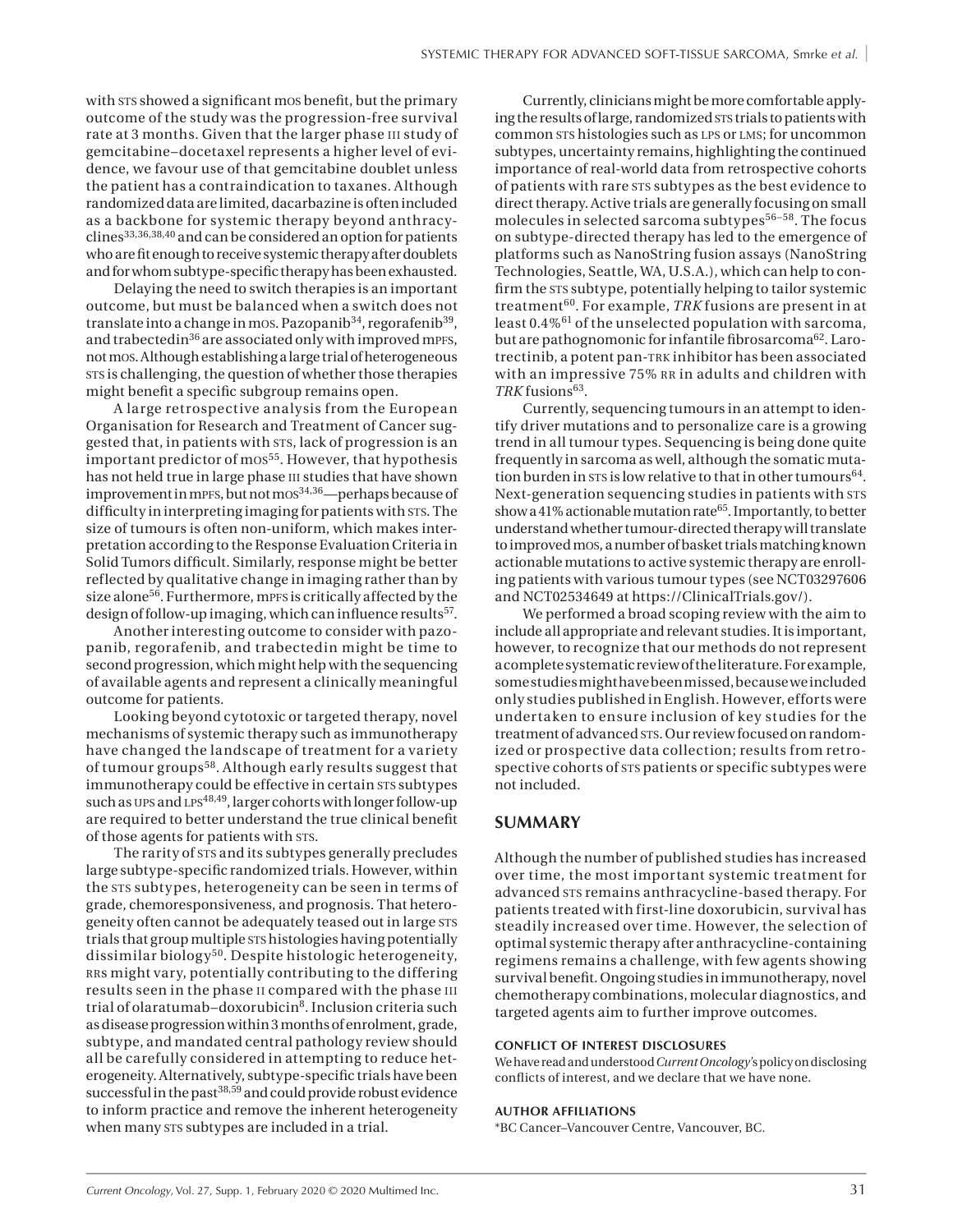#### **REFERENCES**

- 1. Fletcher CDM, Bridge JA, Hogendoorn P, Mertens F. *WHO Classification of Tumors of Soft Tissue and Bone.* 4th ed. Geneva, Switzerland: World Health Organization; 2013.
- 2. Canadian Cancer Society's Advisory Committee on Cancer Statistics. *Canadian Cancer Statistics 2015.* Toronto, ON: Canadian Cancer Society; 2015.
- 3. Italiano A, Mathoulin-Pelissier S, Cesne AL, *et al.* Trends in survival for patients with metastatic soft-tissue sarcoma. *Cancer* 2011;117:1049–54.
- 4. Brennan MF, Antonescu CR, Maki RG. *Management of Soft Tissue Sarcoma.* New York, NY: Springer; 2013.
- 5. Tan C, Etcubanas E, Wollner N, *et al.* Adriamycin—an antitumour antibiotic in the treatment of neoplastic diseases. *Cancer* 1973;32:9–17.
- 6. Bramwell V, Anderson D, Charette ML on behalf of the Sarcoma Disease Site Group. Doxorubicin-based chemotherapy for the palliative treatment of adult patients with locally advanced or metastatic soft tissue sarcoma. *Cochrane Database Syst Rev* 2003;:CD003293.
- 7. Tap WD, Wagner AJ, Papai Z, *et al.* announce: a randomized, placebo (PBO)–controlled, double-blind, phase (Ph) III trial of doxorubicin (dox) + olaratumab versus dox + pbo in patients (pts) with advanced soft tissue sarcomas (STS) [abstract LBA3]. *J Clin Oncol* 2019;37:. [Available online at: [https://ascopubs.org/doi/abs/10.1200/JCO.2019.37.18\\_suppl.](https://ascopubs.org/doi/abs/10.1200/JCO.2019.37.18_suppl.LBA3?af=R) [LBA3?af=R;](https://ascopubs.org/doi/abs/10.1200/JCO.2019.37.18_suppl.LBA3?af=R) cited 13 September 2019]
- 8. Eli Lilly and Company. Lilly reports results of phase 3 soft tissue sarcoma study of LARTRUVO® [news release]. Indianapolis, IL: Eli Lilly and Company; 2019.
- 9. Kalofonos HP, Bafaloukos D, Kourelis TG, *et al.* Adriamycin and cis-platinum as first-line treatment in unresectable locally advanced or metastatic adult soft-tissue sarcomas. *Am J Clin Oncol* 2004;27:307–11.
- 10. Demetri GD, Le Cesne A, Chawla SP, *et al.* First-line treatment of metastatic or locally advanced unresectable soft tissue sarcomas with conatumumab in combination with doxorubicin or doxorubicin alone: a phase i/ii open-label and double-blind study. *Eur J Cancer* 2012;48:547–63.
- 11. Blay JY, Leahy MG, Nguyen BB, *et al.* Randomised phase iii trial of trabectedin versus doxorubicin-based chemotherapy as first-line therapy in translocation-related sarcomas. *Eur J Cancer* 2014;50:1137–47.
- 12. Gelderblom H, Blay J, Seddon B, *et al.* Brostallicin versus doxorubicin as first-line chemotherapy in patients with advanced or metastatic soft tissue sarcoma: an European Organisation for Research and Treatment of Cancer Soft Tissue and Bone Sarcoma Group randomised phase ii and pharmacogenetic study. *Eur J Cancer* 2014;50:388–96.
- 13. Judson I, Verweij J, Gelderblom H, *et al.* on behalf of the European Organisation and Treatment of Cancer Soft Tissue and Bone Sarcoma Group. Doxorubicin alone versus intensified doxorubicin plus ifosfamide for first-line treatment of advanced or metastatic soft-tissue sarcoma: a randomised controlled phase 3 trial. *Lancet Oncol* 2014;15:415–23.
- 14. Bui-Nguyen B, Butrynski JE, Penel N, *et al.* on behalf of the European Organisation for Research and Treatment of Cancer Soft Tissue and Bone Sarcoma Group and the Sarcoma Alliance for Research Through Collaboration. A phase iib multicentre study comparing the efficacy of trabectedin to doxorubicin in patients with advanced or metastatic untreated soft tissue sarcoma: the TRUSTS trial. *Eur J Cancer* 2015;51:1312-20.
- 15. Martin-Broto J, Pousa AL, de las Peñas R, *et al.* Randomized phase ii study of trabectedin and doxorubicin compared with doxorubicin alone as first-line treatment in patients with advanced soft tissue sarcomas: a Spanish Group for Research

on Sarcoma study. *J Clin Oncol* 2016;34:2294–302.

- 16. Tap WD, Jones RL, Van Tine BA, *et al.* Olaratumab and doxorubicin versus doxorubicin alone for treatment of soft-tissue sarcoma: an open-label phase 1b and randomised phase 2 trial. *Lancet* 2016;388:488–97.
- 17. Seddon B, Strauss SJ, Whelan J, *et al.* Gemcitabine and docetaxel versus doxorubicin as first-line treatment in previously untreated advanced unresectable or metastatic softtissue sarcomas (Geppis): a randomised controlled phase 3 trial. *Lancet Oncol* 2017;18:1397–410.
- 18. Mouridsen H, Bastholt L, Somers R, *et al.* Adriamycin versus epirubicin in advanced soft tissue sarcomas. A randomized phase ii/phase iii study of the eortc Soft Tissue and Bone Sarcoma Group. *Eur J Cancer Clin Oncol* 1987;23:1477–83.
- 19. Nielsen OS, Dombernowsky P, Mouridsen H, *et al.* High-dose epirubicin is not an alternative to standard-dose doxorubicin in the treatment of advanced soft tissue sarcomas. A study of the eortc Soft Tissue and Bone Sarcoma Group. *Br J Cancer* 1998;78:1634–9.
- 20. Gupta S, Gouw L, Wright J, *et al.* Phase ii study of amrubicin (SM-5887), a synthetic 9-aminoanthracycline, as first line treatment in patients with metastatic or unresectable soft tissue sarcoma: durable response in myxoid liposarcoma with *TLS–CHOP* translocation. *Invest New Drugs* 2016;34:243–52.
- 21. Chawla SP, Papai Z, Mukhametshina G, *et al.* First-line aldoxorubicin vs doxorubicin in metastatic or locally advanced unresectable soft-tissue sarcoma: a phase 2b randomized clinical trial. *JAMA Oncol* 2015;1:1272–80.
- 22. Judson I, Radford JA, Harris M, et al. Randomised phase II trial of pegylated liposomal doxorubicin (DOXIL/CAELYX) versus doxorubicin in the treatment of advanced or metastatic soft tissue sarcoma: a study by the EORTC Soft Tissue and Bone Sarcoma Group. *Eur J Cancer* 2001;37:870–7.
- 23. Okuno S, Ryan LM, Edmonson JH, Priebat DA, Blum RH. Phase II trial of gemcitabine in patients with advanced sarcomas (E1797): a trial of the Eastern Cooperative Oncology Group. *Cancer* 2003;97:1969–73.
- 24. Balcerzak SP, Benedetti J, Weiss GR, Natale RB. A phase II trial of paclitaxel in patients with advanced soft tissue sarcomas. A Southwest Oncology Group study. *Cancer* 1995;76:2248–52.
- 25. Bailey HH, Mahoney MR, Ettinger DS, *et al.* Phase ii study of daily oral perifosine in patients with advanced soft tissue sarcoma. *Cancer* 2006;107:2462–7.
- 26. Okuno S, Bailey H, Mahoney MR, *et al.* A phase 2 study of temsirolimus (CCI-779) in patients with soft tissue sarcomas: a study of the Mayo Phase 2 Consortium (P2C). *Cancer* 2011;117:3468–75.
- 27. Nielsen OS, Judson I, van Hoesel Q, *et al.* Effect of high-dose ifosfamide in advanced soft tissue sarcomas. A multicentre phase II study of the EORTC Soft Tissue and Bone Sarcoma Group. *Eur J Cancer* 2000;36:61–7.
- 28. Frezza AM, Stacchiotti S, Gronchi A. Systemic treatment in advanced soft tissue sarcoma: what is standard, what is new. *BMC Med* 2017;15:109.
- 29. Ryan CW, Merimsky O, Agulnik M, *et al.* picasso iii: a phase iii, placebo-controlled study of doxorubicin with or without palifosfamide in patients with metastatic soft tissue sarcoma. *J Clin Oncol* 2016;34:3898–905.
- 30. Tap WD, Papai Z, Van Tine BA, *et al.* Doxorubicin plus evofosfamide versus doxorubicin alone in locally advanced, unresectable or metastatic soft-tissue sarcoma (TH CR-406/sarc021): an international, multicentre, open-label, randomised phase 3 trial. *Lancet Oncol* 2017;18:1089–103.
- 31. Bramwell VH, Mouridsen HT, Santoro A, *et al.* Cyclophosphamide versus ifosfamide: final report of a randomized phase ii trial in adult soft tissue sarcomas. *Eur J Cancer Clin Oncol* 1987;23:311–21.